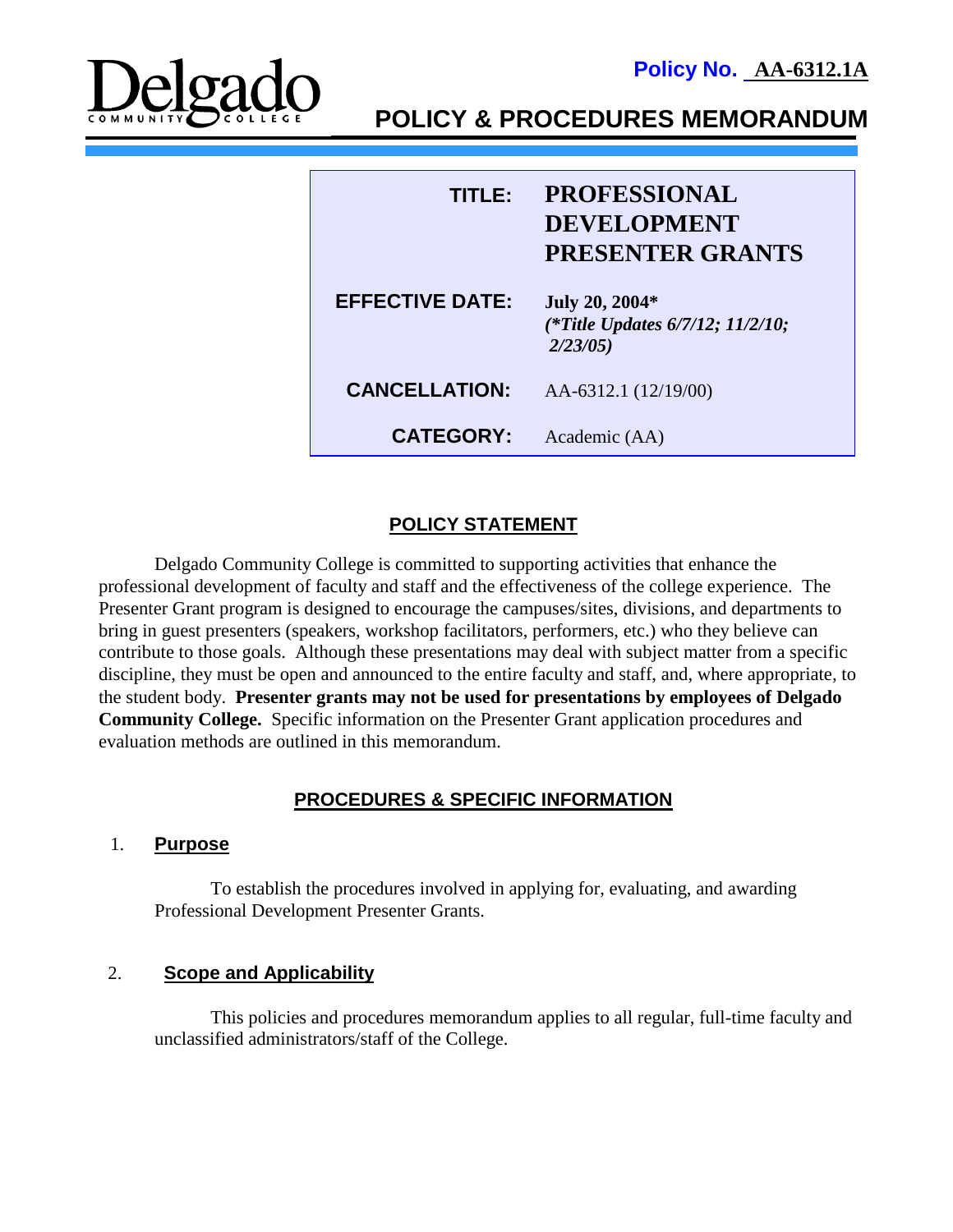#### 3. **Application Guidelines & Procedures**

The Professional Development Committee has the responsibility of advertising application guidelines. To apply for a presenter grant, an applicant must complete a [Professional Development Presenter Grant Application,](http://docushare3.dcc.edu/docushare/dsweb/Get/Document-356/6312-packet.doc) Form 6312/001 (Attachment A), which requires the applicant to provide the presenter's name and a brief resume, a proposed date for the presentation, a needs statement, objectives, a clear description of how the arrangements for the presentation are to be handled, proposed expenses, and a method of evaluation for the presentation.

Faculty members must submit their applications to the appropriate department heads/supervisors and staff members must submit their applications to their supervisors for approval. Each application must then be approved by the division dean and the Vice Chancellor for Academic Affairs Once these approvals are secured the presenter grant application must be forwarded to the Office of the Vice Chancellor for Academic Affairs with a copy to the Chair of the Professional Development Committee. Applications are accepted at any time during the academic year; however, applicants should be aware that processing may take up to two (2) months.

## 4. **Evaluation of Presenter Grant Applications**

Presenter Grant applications are reviewed by a subcommittee of the Professional Development Committee. Only complete applications will be considered. Applications will be evaluated using the [Presenter Grant Proposal Evaluation Form,](http://docushare3.dcc.edu/docushare/dsweb/Get/Document-356/6312-packet.doc) Form 6312/002 (Attachment B). Each subcommittee member will complete an evaluation form and the applications will be ranked based on the total points received. The subcommittee will present its evaluation results to the entire Professional Development Committee who in turn will submit final recommendations to the Vice Chancellor for Academic Affairs.

## 5. **Award Notification and Announcement**

The Office of the Vice Chancellor for Academic Affairs will mail an award letter with the presenter's contract to the applicant, with copies to the department head/ supervisor, division dean (as applicable), campus/site executive dean (as applicable), and vice chancellor (as applicable), and the Chair of the Professional Development Committee.

Upon receipt the applicant is responsible for arranging the completion of all necessary forms including the presenter's paperwork. A [Contract for Professional, Personal,](http://docushare3.dcc.edu/docushare/dsweb/Get/Document-106/3311-001.doc) Consulting [or Social Services](http://docushare3.dcc.edu/docushare/dsweb/Get/Document-106/3311-001.doc) (Form 3311/001) must be signed by the presenter and returned to the Office of the Vice Chancellor for Academic Affairs at least 30 days prior to the event. Contracts not officially approved by all necessary areas of the College prior to the event will not be honored by the College. Attachment C, *[Guidelines for Using Contract for Professional, Personal,](http://docushare3.dcc.edu/docushare/dsweb/Get/Document-356/6312-packet.DOC)  [Consulting or Social Services –](http://docushare3.dcc.edu/docushare/dsweb/Get/Document-356/6312-packet.DOC) Form 3311/001,*outlines the process involved in the College's [Contracts for Professional, Personal, Consulting or Social Services](http://docushare3.dcc.edu/docushare/dsweb/Get/Document-363/3311-1c.DOC) policy.